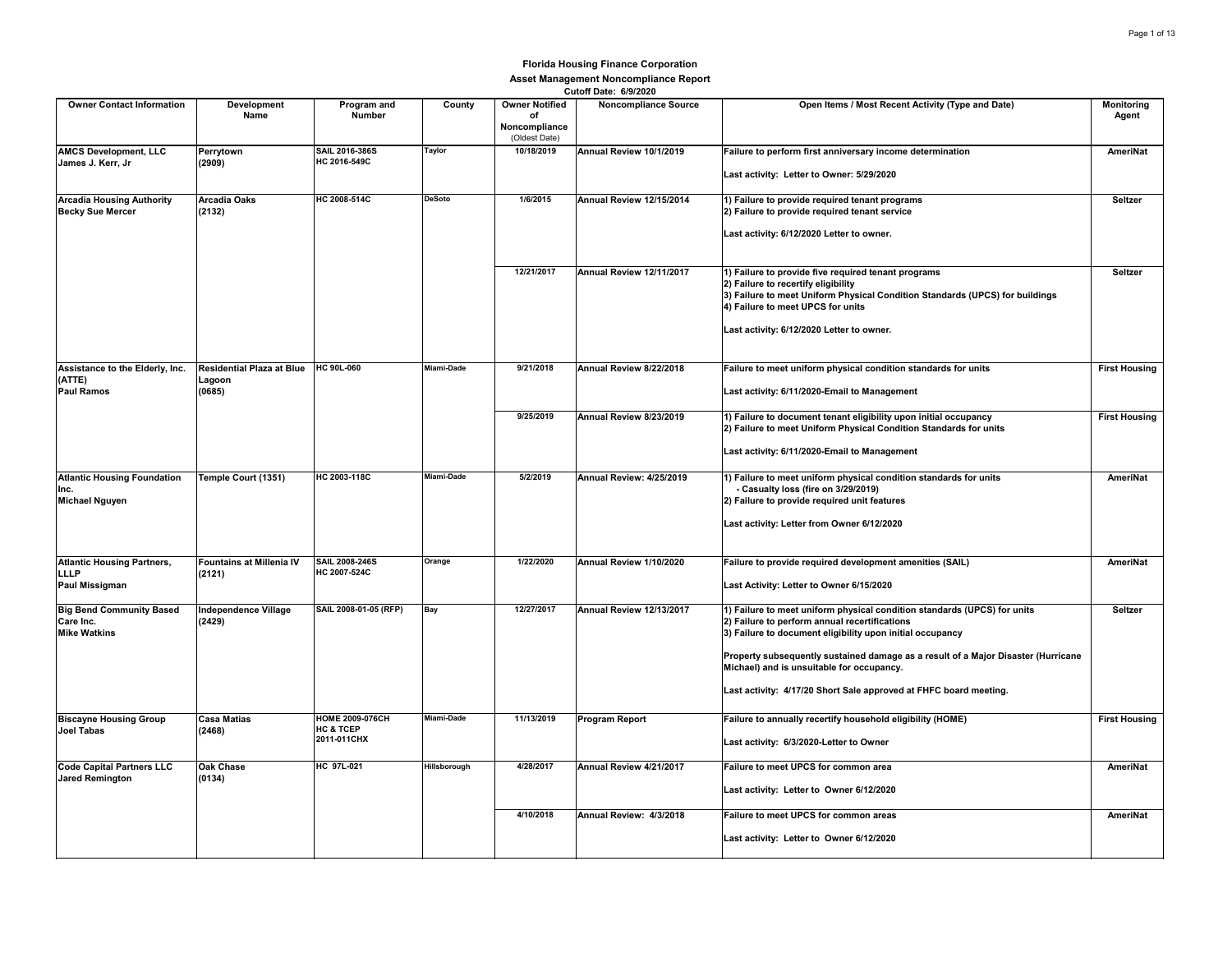| <b>Owner Contact Information</b>                                                      | Development<br>Name                                              | Program and<br>Number                                                      | County          | <b>Owner Notified</b><br>οf<br>Noncompliance<br>(Oldest Date) | VULVII PALU. VIJILVLV<br><b>Noncompliance Source</b> | Open Items / Most Recent Activity (Type and Date)                                                                                                                                                                                     | <b>Monitoring</b><br>Agent |
|---------------------------------------------------------------------------------------|------------------------------------------------------------------|----------------------------------------------------------------------------|-----------------|---------------------------------------------------------------|------------------------------------------------------|---------------------------------------------------------------------------------------------------------------------------------------------------------------------------------------------------------------------------------------|----------------------------|
| <b>Community Housing Partners</b><br><b>Corporation of Florida</b><br>Jeffrey K. Reed | <b>Parkside Garden</b><br>(0615)                                 | <b>HOME 2006-017H</b>                                                      | <b>Marion</b>   | 5/21/2018                                                     | Annual Review: 5/8/2018                              | <b>Failure to meet UPCS for units</b><br>Last activity: 6/8/20 Letter to owner                                                                                                                                                        | Seltzer                    |
|                                                                                       | <b>Horizon House Sunset</b><br>(1083)                            | <b>SAIL 2000-066S</b>                                                      | Alachua         | 10/5/2016                                                     | Annual Review 9/7/2016                               | Failure to meet Uniform Physical Condition Standards.<br>Last activity: 5/20/2020 Email from Management                                                                                                                               | <b>First Housing</b>       |
|                                                                                       |                                                                  |                                                                            |                 | 10/31/2017                                                    | Annual Review 9/29/2017                              | Failure to meet Uniform Physical Condition Standards.<br>Last activity: 5/20/2020 Email from Management                                                                                                                               | <b>First Housing</b>       |
| <b>Creative Choice Homes Inc.</b><br><b>Dilip Barot</b>                               | <b>Azalea Gardens - Bartow</b><br>(323)                          | HC 96L-039                                                                 | Polk            | 12/31/2019                                                    | Annual Review 12/4/2019                              | 1) Failure to meet Uniform Physical Condition Standards (UPCS) for Units<br>2) Failure to meet UPCS for Buildings<br>Last activity: 6/10/20 Letter to Owner                                                                           | Seltzer                    |
|                                                                                       | Gardens - Aswan &<br>Alexandria Gardens East<br>& West<br>(0286) | HC 91L-024<br><b>HOME</b><br>92HR-009                                      | Miami-Dade      | 5/30/2018                                                     | <b>Program Report</b>                                | Failure to obtain approval from Florida Housing for change in the number of units in<br>the development.<br>Last activity: 8/22/2018 Letter to owner contact.                                                                         | <b>First Housing</b>       |
|                                                                                       | <b>Hickory Hill</b><br>(1486)                                    | HC 2004-079C                                                               | Leon            | 4/28/2016                                                     | Annual Review 4/19/2016                              | Failure to meet uniform physical condition standards (UPCS) for units<br>Last activity: Letter to Owner 5/29/2020                                                                                                                     | AmeriNat                   |
|                                                                                       |                                                                  |                                                                            |                 | 4/29/2019                                                     | Triennial Review: 4/18/2019                          | Failure to meet uniform physical condition standards (UPCS) for units<br>Last activity: Letter to Owner 5/29/2020                                                                                                                     | AmeriNat                   |
|                                                                                       | <b>Vista Palms</b><br>(0037)                                     | <b>SAIL 2001-060S</b><br>HC 2001-533C<br><b>SAIL ELI</b><br>RFP 2010-16-26 | Lee             | 3/2/2018                                                      | Annual Review 1/30/2018                              | Damage as a result of a Major Disaster (Hurricane Irma)<br>Failure to meet uniform physical condition standards for buildings<br>Last activity: 6/15/20 Letter from owner                                                             | Seltzer                    |
| <b>East Lake Community</b><br>Development, Inc.<br>John M. Wilson                     | <b>Mount Carmel Gardens</b><br>(0527)                            | <b>HOME 97HR-014</b><br>SAIL & ELI<br>2014-423S<br>HC 2015-504C            | <b>Duval</b>    | 7/31/2019                                                     | Annual Review 7/16/2019                              | Failure to provide required green unit features (SAIL & HOME)<br>Last activity: Letter to Owner: 6/15/2020                                                                                                                            | AmeriNat                   |
| East Little Havana CDC<br>Anita T. Rodriguez-Tejera                                   | <b>Rio Towers</b><br>(0692)                                      | <b>SAIL 91S-029</b><br>HC 90L-031                                          | Miami-Dade      | 9/3/2019                                                      | Program Report                                       | Failure to submit program report<br>Last activity: 6/4/2020-Letter to Owner                                                                                                                                                           | <b>First Housing</b>       |
|                                                                                       |                                                                  |                                                                            |                 | 7/15/2019                                                     | Annual Review 6/13/2019                              | 1) Failure to document tenant eligibility upon initial occupancy<br>2) Failure to properly recertify eligibility<br>3) Failure to meet Uniform Physical Condition Standards for buildings<br>Last activity: 5/26/2020-Letter to Owner | <b>First Housing</b>       |
| <b>EI-AD National Properties</b><br>Arik Bronfman                                     | <b>Reserve at Lake Pointe</b><br>(1530)                          | MMRB MR 2005 B 1&2                                                         | <b>Pinellas</b> | 3/9/2020                                                      | Program Report                                       | Failure to meet overall set-aside requirement<br>Last activity: 6/3/2020-Letter to Owner                                                                                                                                              | <b>First Housing</b>       |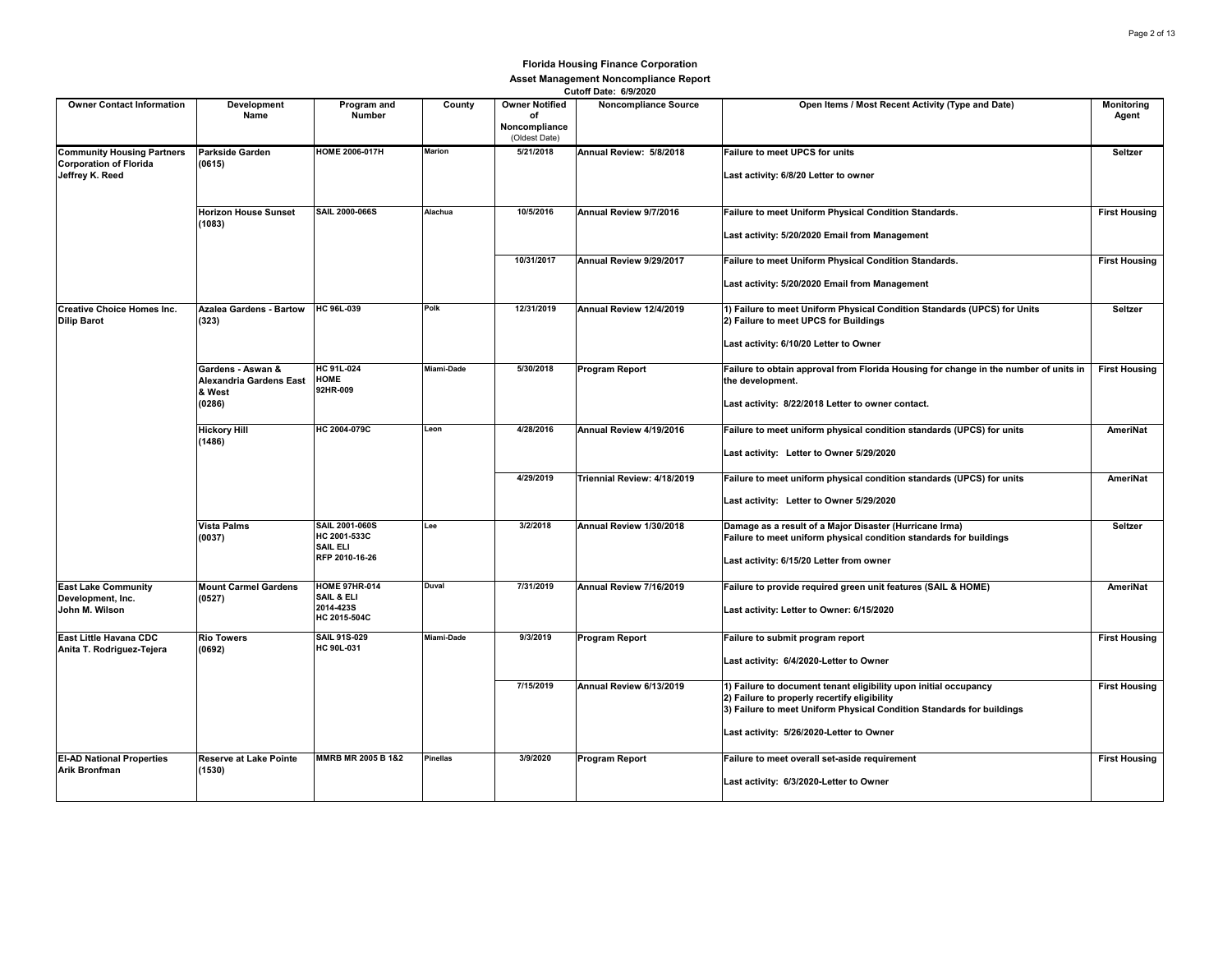| <b>Owner Contact Information</b>                                     | Development<br>Name                                  | Program and<br>Number                   | County       | <b>Owner Notified</b><br>of    | VULVII DOLG. VIJILVLV<br><b>Noncompliance Source</b> | Open Items / Most Recent Activity (Type and Date)                                                                                                                                                                                     | Monitoring<br>Agent  |
|----------------------------------------------------------------------|------------------------------------------------------|-----------------------------------------|--------------|--------------------------------|------------------------------------------------------|---------------------------------------------------------------------------------------------------------------------------------------------------------------------------------------------------------------------------------------|----------------------|
|                                                                      |                                                      |                                         |              | Noncompliance<br>(Oldest Date) |                                                      |                                                                                                                                                                                                                                       |                      |
| Halo Homes, LLC<br>Harry L. Maxwell                                  | <b>Maxwell Manor II</b><br>(1341)                    | HOME 2003-133H                          | St. Johns    | 8/1/2012                       | Annual Review 7/25/2012                              | Failure to provide development amenity:<br>Covered picnic area with table, benches and grill                                                                                                                                          | <b>AmeriNat</b>      |
|                                                                      |                                                      |                                         |              |                                |                                                      | Last activity: Letter to Owner 5/29/2020                                                                                                                                                                                              |                      |
|                                                                      |                                                      |                                         |              | 8/4/2017                       | Annual Review 7/25/2017                              | Failure to provide development amenity:<br>- Playground/tot lot                                                                                                                                                                       | AmeriNat             |
|                                                                      |                                                      |                                         |              |                                |                                                      | Last activity: Letter to Owner 5/29/2020                                                                                                                                                                                              |                      |
|                                                                      |                                                      |                                         |              | 7/24/2019                      | Annual Review 7/17/2019                              | Failure to annually recertify eligibility.                                                                                                                                                                                            | AmeriNat             |
|                                                                      |                                                      |                                         |              |                                |                                                      | Last activity: Letter to Owner 5/29/2020                                                                                                                                                                                              |                      |
| <b>Harmony Housing Advisors,</b><br>Inc.                             | <b>Park Springs</b><br>(0612)                        | SAIL 1999-077S<br>HC 2000-503C          | Hillsborough | 2/27/2020                      | Annual Review 1/29/2020                              | Failure to provide required unit features                                                                                                                                                                                             | <b>First Housing</b> |
| <b>Robert Barolak</b>                                                |                                                      |                                         |              |                                |                                                      | Last activity: 5/21/2020-Email to Management                                                                                                                                                                                          |                      |
| Harris Group, Inc.                                                   | <b>Liberty Center IV</b>                             | <b>SAIL/HC2003-077CS</b>                | Duval        | 12/4/2019                      | Annual Review 11/1/2019                              | Failure to meet Uniform Physical Condition Standards for Buildings                                                                                                                                                                    | <b>First Housing</b> |
| <b>Cathy Harris</b>                                                  | (1361)                                               |                                         |              |                                |                                                      | Last activity: 5/22/2020-Email from Management                                                                                                                                                                                        |                      |
| Hatton House Apartments LLC   Hatton House                           |                                                      | HC 1999-069C                            | Jackson      | 11/8/2019                      | Annual Review 10/9/2019                              | 1) Failure to document tenant eligibility upon initial occupancy                                                                                                                                                                      | <b>First Housing</b> |
| Joseph Caruso                                                        | (0339)                                               |                                         |              |                                |                                                      | 2) Failure to provide required tenant program and services                                                                                                                                                                            |                      |
|                                                                      |                                                      |                                         |              |                                |                                                      | Last activity: 5/21/2020-Email to Management.                                                                                                                                                                                         |                      |
|                                                                      |                                                      |                                         |              | 4/18/2019                      | <b>Program Report</b>                                | Failure to perform annual recertification                                                                                                                                                                                             | <b>First Housing</b> |
|                                                                      |                                                      |                                         |              |                                |                                                      | Last activity: 6/9/2020-Letter to Owner                                                                                                                                                                                               |                      |
| Housing Authority City of Ft.<br><b>Myers</b><br><b>Marcia Davis</b> | <b>Homes of Renaissance</b><br>Preserve II<br>(2466) | <b>TCEP 2010-027CX</b><br>HC 2011-008CX | Lee          | 2/11/2020                      | Program Report                                       | 1) Failure to meet set-aside requirement in the 33% category<br>2) Exceeded rent limitation                                                                                                                                           | <b>First Housing</b> |
|                                                                      |                                                      |                                         |              |                                |                                                      | Last Activity: 5/15/20 Email to management                                                                                                                                                                                            |                      |
|                                                                      | <b>Homes of Renaissance</b><br>Preserve III          | HC 2014-400C                            | Lee          | 2/12/2020                      | <b>Program Report</b>                                | 1) Failure to meet set-aside requirement in the 50% category<br>2) Exceeded rent limitation                                                                                                                                           | <b>First Housing</b> |
|                                                                      | (2710)                                               |                                         |              |                                |                                                      | Last Activity: 5/15/20 Email to management                                                                                                                                                                                            |                      |
| In the Pines, Inc.                                                   | In The Pines South                                   | SAIL 2000-025S                          | Palm Beach   | 6/11/2019                      | Annual Review 5/6/2019                               | Failure to provide required unit features                                                                                                                                                                                             | <b>First Housing</b> |
| Gerald A. Goray                                                      | (0381)                                               |                                         |              |                                |                                                      | Last activity: 5/21/2020 Email from Management                                                                                                                                                                                        |                      |
| <b>JJR Apartments, LLC</b><br>Joel Reyes & Xiomara Reyes             | <b>Teal Pointe</b><br>(0845)                         | HC 93L-097<br><b>HOME 93HD-014</b>      | Miami-Dade   | 11/28/2011                     | Annual Review 10/27/2011                             | 1) Failure to document eligibility upon initial occupancy<br>2) Failure to meet overall set-aside requirements<br>3) Failure to meet Uniform Physical Condition Standards (UPCS) for units<br>4) Failure to meet UPCS for common area | <b>First Housing</b> |
|                                                                      |                                                      |                                         |              |                                |                                                      | Last activity: 5/20/2020 Letter to Owner                                                                                                                                                                                              |                      |
|                                                                      |                                                      |                                         |              | 8/31/2012                      | <b>Program Report</b>                                | Failure to execute all instruments reasonably required to comply with the Loan<br>Agreement and Land Use Restriction Agreement and carry out the provisions of the<br><b>Compliance Monitoring and Servicing Agreement</b>            | <b>First Housing</b> |
|                                                                      |                                                      |                                         |              |                                |                                                      | Last activity: 6/3/2020 Letter to Owner                                                                                                                                                                                               |                      |
|                                                                      |                                                      |                                         |              |                                |                                                      |                                                                                                                                                                                                                                       |                      |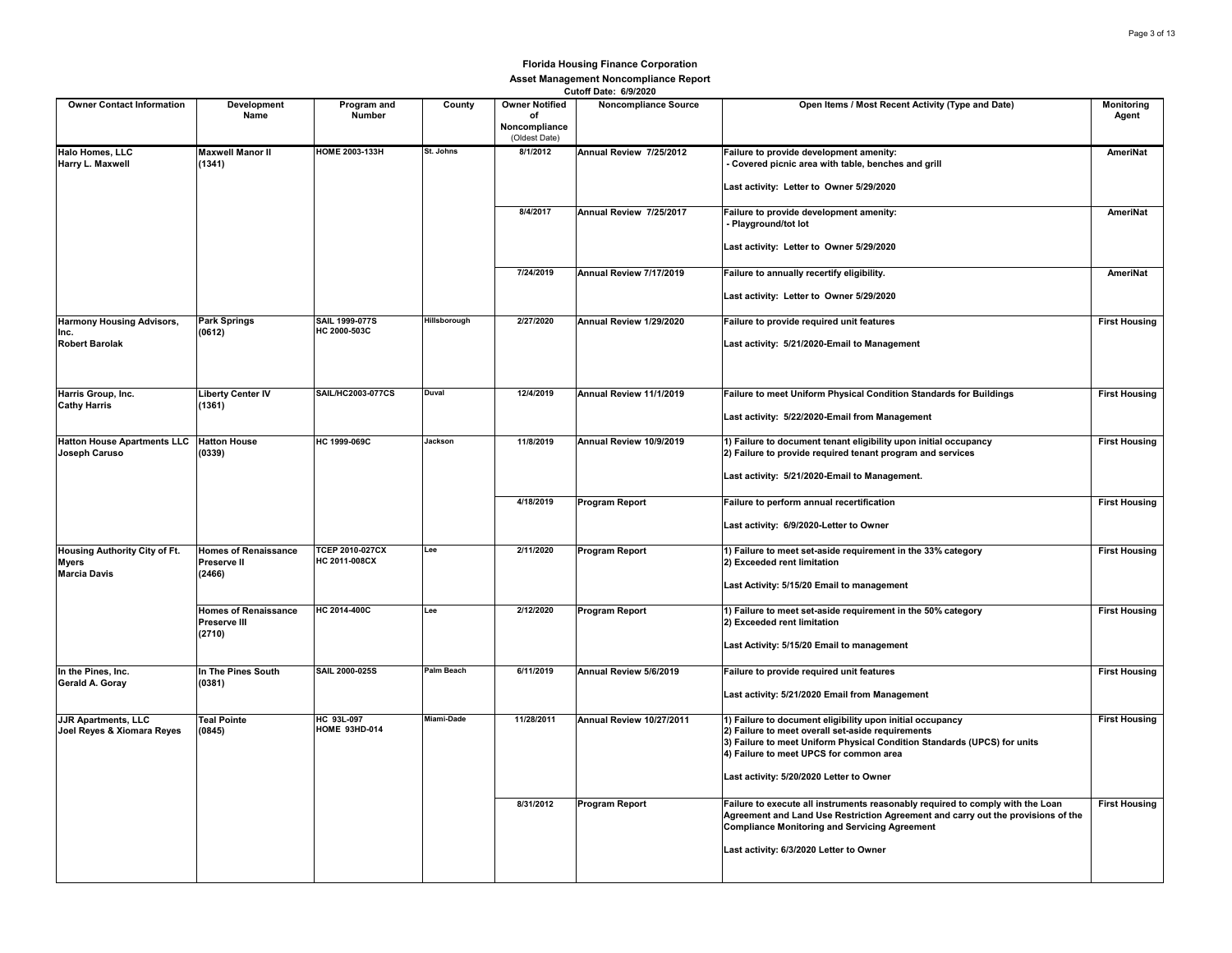|                                                                       |                                           |                                   |               |                                                               | Cutom Date: 6/9/2020        |                                                                                                                                                                                                                                                                                                                                                                              |                            |
|-----------------------------------------------------------------------|-------------------------------------------|-----------------------------------|---------------|---------------------------------------------------------------|-----------------------------|------------------------------------------------------------------------------------------------------------------------------------------------------------------------------------------------------------------------------------------------------------------------------------------------------------------------------------------------------------------------------|----------------------------|
| <b>Owner Contact Information</b>                                      | Development<br>Name                       | Program and<br>Number             | County        | <b>Owner Notified</b><br>of<br>Noncompliance<br>(Oldest Date) | <b>Noncompliance Source</b> | Open Items / Most Recent Activity (Type and Date)                                                                                                                                                                                                                                                                                                                            | <b>Monitoring</b><br>Agent |
| <b>JJR Apartments, LLC</b><br>Joel Reyes & Xiomara Reyes<br>Continued | <b>Teal Pointe</b><br>(0845)<br>Continued | HC 93L-097<br><b>HOME 93HD-01</b> | Miami-Dade    | 12/3/2012                                                     | Annual Review 11/2/2012     | 1) Failure to document eligibility<br>2) Failure to meet all set-aside requirements<br>3) Failure to meet Uniform Physical Condition Standards for site<br>Last activity: 5/20/2020 Letter to Owner                                                                                                                                                                          | <b>First Housing</b>       |
|                                                                       |                                           |                                   |               | 12/2/2013                                                     | Annual Review 10/31/2013    | 1) to document eligibility upon initial occupancy<br>2) to annually recertify eligibility<br>Last activity: 5/20/2020 Letter to Owner                                                                                                                                                                                                                                        | <b>First Housing</b>       |
|                                                                       |                                           |                                   |               | 4/1/2015                                                      | Annual Review 2/27/2015     | 1) Failure to properly document eligibility<br>2) Failure to meet Uniform Physical Condition Standards for units<br>Last activity: 5/20/2020 Letter to Owner                                                                                                                                                                                                                 | <b>First Housing</b>       |
|                                                                       |                                           |                                   |               | 12/1/2015                                                     | Annual Review 10/30/2015    | Failure to properly document eligibility<br>Last activity: 5/20/2020 Letter to Owner                                                                                                                                                                                                                                                                                         | <b>First Housing</b>       |
|                                                                       |                                           |                                   |               | 11/15/2016                                                    | Annual Review 10/17/2016    | Failure to properly document eligibility<br>Last activity: 5/20/2020 Letter to Owner                                                                                                                                                                                                                                                                                         | <b>First Housing</b>       |
|                                                                       |                                           |                                   |               | 11/21/2017                                                    | Annual Review 10/25/2017    | 1) Failure to meet uniform physical condition standards for units<br>2) Failure to properly document eligibility<br>3) Failure to meet overall set-aside requirements<br>Last activity: 5/20/2020 Letter to Owner                                                                                                                                                            | <b>First Housing</b>       |
|                                                                       |                                           |                                   |               | 11/5/2018                                                     | Annual Review 10/2/2018     | 1) Failure to annually obtain/reconfirm utility allowance<br>2) Failure to meet overall set-aside requirement<br>3) Failure to meet uniform physical condition standards for building<br>4) Failure to meet UPCS for common areas<br>5) Failure to properly document eligibility<br>6) Failure to submit required Program Report<br>Last activity: 5/20/2020 Letter to Owner | <b>First Housing</b>       |
|                                                                       |                                           |                                   |               | 11/15/2019                                                    | Annual Review 10/18/2019    | 1) Failure to properly document eligibility<br>2) Failure to annually document utility allowance<br>3) Failure to submit required Program Report<br>4) Failure to meet uniform physical condition standards for buildings<br>5) Failure to meet UPCS for common areas<br>Last activity: 5/20/2020 Letter to Owner                                                            | <b>First Housing</b>       |
| <b>Key West Housing Authority</b><br>J. Manuel Castillo Sr.           | Eastwind<br>(0249)                        | <b>HOME 95HR-009</b>              | <b>Monroe</b> | 1/18/2018                                                     | Annual Review 12/20/2017    | Damage as a result of a Major Disaster (Hurricane Irma)<br>1) Failure to provide required development amenities<br>2) Failure to meet uniform physical condition standards for buildings<br>Last activity: 5/21/2020 Email from Management                                                                                                                                   | <b>First Housing</b>       |
|                                                                       | <b>Tropical Isle</b><br>(0877)            | <b>HOME 95HR-008</b>              | Monroe        | 1/17/2018                                                     | Annual Review 12/19/2017    | Damage as a result of a Major Disaster (Hurricane Irma)<br>Failure to provide required development amenities<br>Last activity: 5/21/2020-Email from Management                                                                                                                                                                                                               | <b>First Housing</b>       |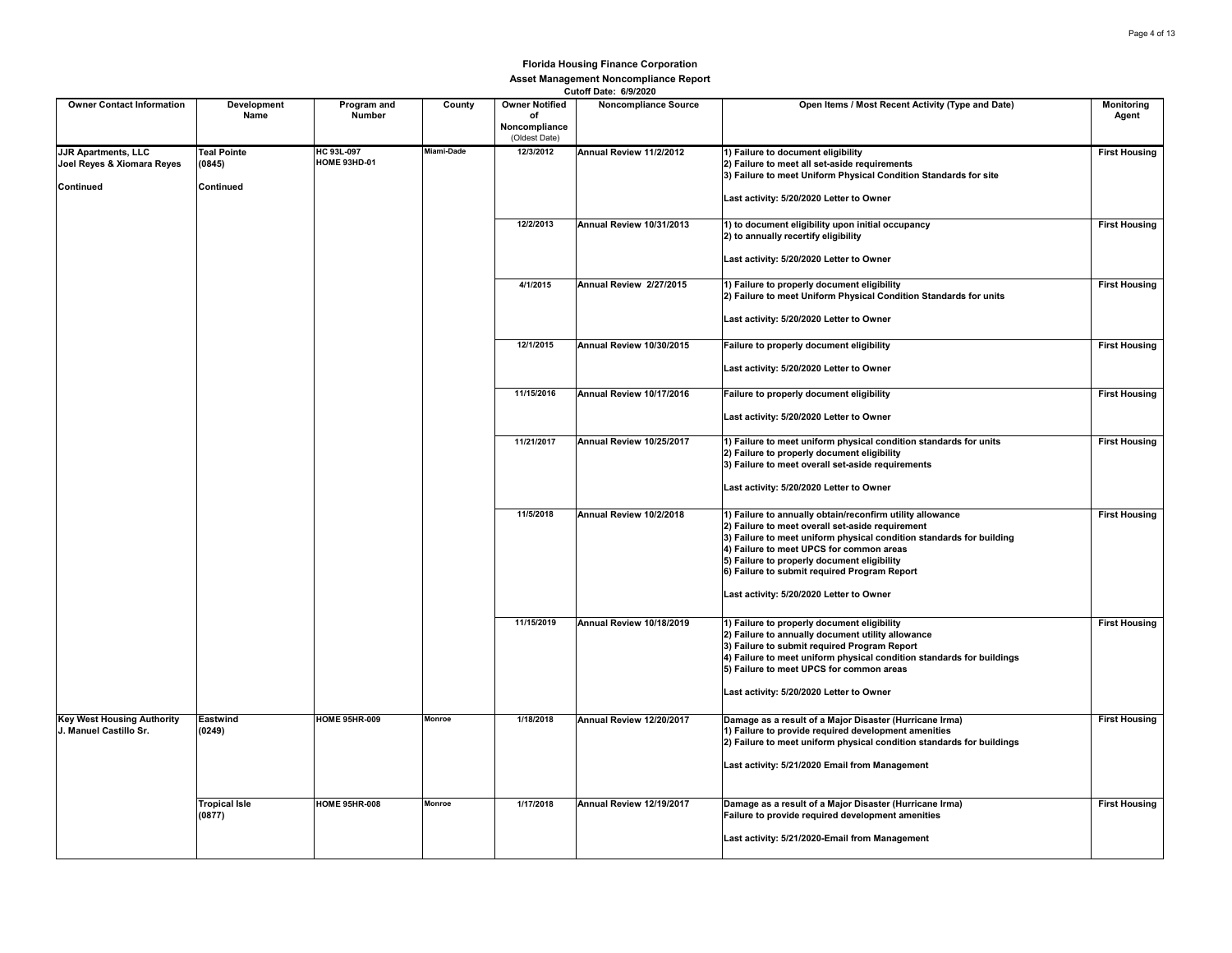| <b>Owner Contact Information</b>                         | Development<br>Name               | Program and<br><b>Number</b>                     | County     | <b>Owner Notified</b><br>of<br>Noncompliance<br>(Oldest Date) | <b>Noncompliance Source</b> | Open Items / Most Recent Activity (Type and Date)                                                                                                                                                                                                                                                                                                                  | Monitoring<br>Agent  |
|----------------------------------------------------------|-----------------------------------|--------------------------------------------------|------------|---------------------------------------------------------------|-----------------------------|--------------------------------------------------------------------------------------------------------------------------------------------------------------------------------------------------------------------------------------------------------------------------------------------------------------------------------------------------------------------|----------------------|
| Lakeside Capital Advisors LP<br><b>Michael Hornbrook</b> | <b>Courtney Manor</b><br>(0202)   | HC 1999-001C                                     | Duval      | 2/7/2020                                                      | Annual Review 1/22/2020     | Failure to complete first anniversary income determination<br>Last activity: 6/12/20 Email to Owner                                                                                                                                                                                                                                                                | Seltzer              |
| Lincoln Avenue Capital LLC<br>Jonathan Gruskin           | <b>Lakeside Commons</b><br>(1158) | HC 2002-170C                                     | Palm Beach | 2/21/2020                                                     | Triennial Review 2/11/2020  | Failure to perform the first anniversary income determination<br>Last activity: Letter to Owner 5/29/2020                                                                                                                                                                                                                                                          | AmeriNat             |
|                                                          | <b>Logan Heights</b><br>(0482)    | <b>MMRB 2018F</b><br>& 1999M 1&2<br>HC 2000-509C | Seminole   | 10/15/2019                                                    | Annual Review 10/7/2019     | Failure to meet UPCS for sites<br>Last activity: Letter from Owner 5/1/2020                                                                                                                                                                                                                                                                                        | AmeriNat             |
|                                                          | <b>Riverwalk II</b><br>(0709)     | SAIL 92S-019<br><b>HC 92L-052</b>                | Miami-Dade | 4/22/2019                                                     | Annual Review: 3/20/2019    | <b>Exceeded rent limitation</b><br>Last activity: 6/3/2020-Email to Management                                                                                                                                                                                                                                                                                     | <b>First Housing</b> |
|                                                          |                                   |                                                  |            | 9/3/2019                                                      | Program Report              | Failure to perform first anniversary income determination<br>Last activity: 6/8/2020-Letter to Owner                                                                                                                                                                                                                                                               | <b>First Housing</b> |
| <b>Maint-Co Services Inc.</b><br>Gail W. Curtis          | Ivy Chase - Hudson<br>(0392)      | HC 93L-086                                       | Pasco      | 3/14/2013                                                     | Annual Review 3/7/2013      | Failure to meet Uniform Physical Condition Standards (UPCS) for units<br>Final judgment of foreclosure issued 3/12/2018; sale did not occur on 4/18/18 as<br>ordered.<br>Last activity: 9/11/2018 Receiver's Narrative and Flnancial Report for August                                                                                                             | Florida<br>Housing   |
|                                                          |                                   |                                                  |            | 4/9/2015                                                      | Annual Review 3/25/2015     | 1) Failure to meet Uniform Physical Condition Standards (UPCS) for units<br>2) Failure to meet UPCS for buildings<br>3) Failure to make reasonable attempts to rent vacant units:<br>Final judgment of foreclosure issued 3/12/2018; sale did not occur on 4/18/18 as<br>ordered.<br>Last activity: 9/11/2018 Receiver's Narrative and Flnancial Report for August | Florida<br>Housing   |
|                                                          |                                   |                                                  |            | 4/6/2016                                                      | Annual Review 3/22/2016     | 1) Failure to report units unsuitable for occupancy.<br>2) Failure to meet uniform physical condition standards for units.<br>Final judgment of foreclosure issued 3/12/2018; sale did not occur on 4/18/18 as<br>ordered.<br>Last activity: 9/11/2018 Receiver's Narrative and Flnancial Report for August                                                        | Florida<br>Housing   |
|                                                          |                                   |                                                  |            | 3/13/2017                                                     | Annual 3/2/2017             | 1) Failure to obtain or reconfirm current utility allowance<br>2) Failure to meet uniform physical condition standards for units<br>Final judgment of foreclosure issued 3/12/2018; sale did not occur on 4/18/18 as<br>ordered.<br>Last activity: 9/11/2018 Receiver's Narrative and Flnancial Report for August                                                  | Florida<br>Housing   |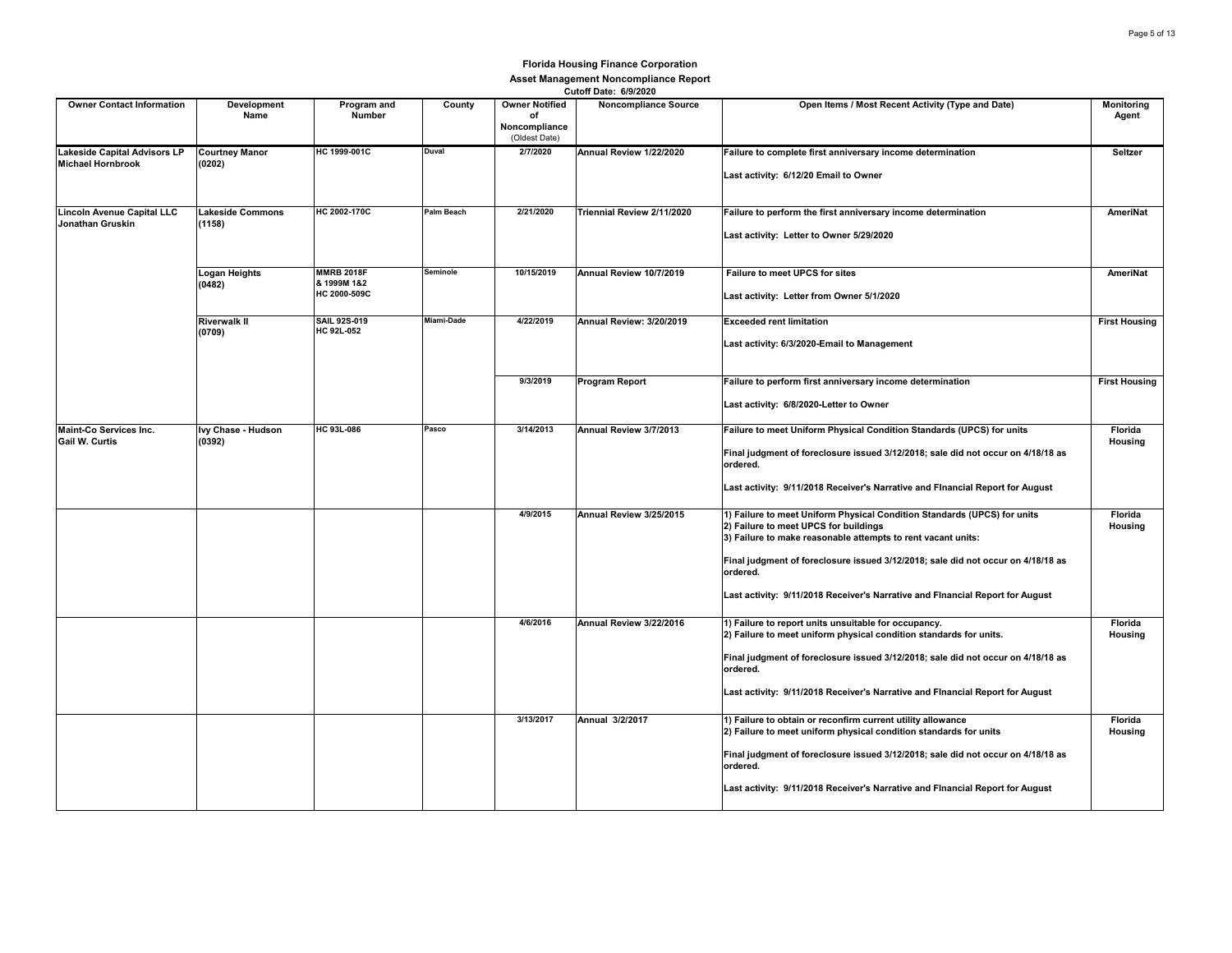|                                                                                           |                                                                 |                                                                             |                   |                                                               | GUION DAIG. 0/3/2020             |                                                                                                                                                                                                                                                                                                                                                     |                      |
|-------------------------------------------------------------------------------------------|-----------------------------------------------------------------|-----------------------------------------------------------------------------|-------------------|---------------------------------------------------------------|----------------------------------|-----------------------------------------------------------------------------------------------------------------------------------------------------------------------------------------------------------------------------------------------------------------------------------------------------------------------------------------------------|----------------------|
| <b>Owner Contact Information</b>                                                          | Development<br>Name                                             | Program and<br><b>Number</b>                                                | County            | <b>Owner Notified</b><br>of<br>Noncompliance<br>(Oldest Date) | <b>Noncompliance Source</b>      | Open Items / Most Recent Activity (Type and Date)                                                                                                                                                                                                                                                                                                   | Monitoring<br>Agent  |
| McCormack Baron Salazar, Inc. Scott Carver IIA - IIB<br><b>Hilary Zimmerman</b>           | (2525)                                                          | HC 2009-511C                                                                | Miami-Dade        | 10/7/2019                                                     | Annual Review 2/4/2019           | Failure to provide required development amenity<br>Last activity: 2/19/2020 FHFC Compliance email; plan for correction under FHFC<br>review.                                                                                                                                                                                                        | AmeriNat             |
|                                                                                           | <b>Scott Carver IIC</b><br>(2526)                               | HC 2009-512C                                                                | Miami-Dade        | 2/14/2019                                                     | Annual Review 2/5/2019           | Failure to provide required development amenity<br>Last activity: 2/19/2020 FHFC Compliance email; plan for correction under FHFC<br>review.                                                                                                                                                                                                        | AmeriNat             |
| <b>MDHA Development</b><br>Corporation<br><b>Ernest Martin</b>                            | <b>Ward Towers Assisted</b><br><b>Living Facility</b><br>(1533) | HC 2005-503C                                                                | Miami-Dade        | 2/26/2014                                                     | Annual Review 2/20/2014          | 1) Failure to provide required development amenities<br>2) Failure to provide required tenant programs<br>Last activity: Letter to Owner 6/15/2020                                                                                                                                                                                                  | AmeriNat             |
|                                                                                           |                                                                 |                                                                             |                   | 2/12/2020                                                     | Annual Review 2/5/2020           | 1) Failure to provide required unit feature<br>2) Failure to provide required development amenities<br>3) Failure to provide required tenant programs<br>4) Failure to meet uniform physical condition standards for units<br>5) Failure to meet UPCS for buildings<br>6) Failure to meet UPCS for site<br>Last activity: Letter to Owner 6/15/2020 | AmeriNat             |
| <b>Miami Beach Community</b><br><b>Development Corporation</b><br>Beatriz Cuenca-Barberio | Madison<br>(0491)                                               | HC 96L-013<br>HOME 94DRHR-022                                               | Miami-Dade        | 1/28/2019                                                     | <b>Annual Review: 12/27/2018</b> | 1) Failure to document tenant eligibility upon initial occupancy<br>2) Failure to provide required unit feature<br>Last activity: 5/26/2020-Email from Management                                                                                                                                                                                   | <b>First Housing</b> |
| <b>Millennia Housing</b><br>Development Ltd.<br><b>Frank Sinito</b>                       | <b>Cordoba Courts</b><br>(3124)                                 | HC 2004-510C<br>(FL04-51001 - 08)                                           | <b>Miami-Dade</b> | 4/4/2019                                                      | <b>Triennial Review 3/7/2019</b> | 1) Failure to meet Uniform Physical Condition Standards (UPCS) for site.<br>2) Failure to meet UPCS for units.<br>Last activity: 6/15/20 Letter to owner                                                                                                                                                                                            | Seltzer              |
| <b>NB Holdings Management LLC</b><br>Naimisha Barot                                       | Peacock Run<br>(1040)                                           | <b>MMRB</b><br>MR2002 H1&2<br><b>SAIL ELI</b><br>2010-16-19<br>HC 2002-522C | St. Lucie         | 2/11/2019                                                     | Annual Review 1/10/2019          | Failure to meet Uniform Physical Condition Standards for buildings<br>Last activity: 5/20/2020-Email from Management                                                                                                                                                                                                                                | <b>First Housing</b> |
|                                                                                           |                                                                 |                                                                             |                   | 2/6/2020                                                      | Annual Review 1/7/2020           | Failure to meet UPCS for buildings<br>Last activity: 5/20/2020-Email from Management                                                                                                                                                                                                                                                                | <b>First Housing</b> |
| <b>New Vision Housing</b><br>Foundation Inc.<br>Kenneth G. Weiss                          | Coral Gardens (191)                                             | <b>HC SAIL</b>                                                              | Miami-Dade        | 5/3/2019                                                      | Annual Review: 4/3/2019          | Failure to provide required amenities. (SAIL)<br>Last activity: 6/11/20 Letter to Owner                                                                                                                                                                                                                                                             | Seltzer              |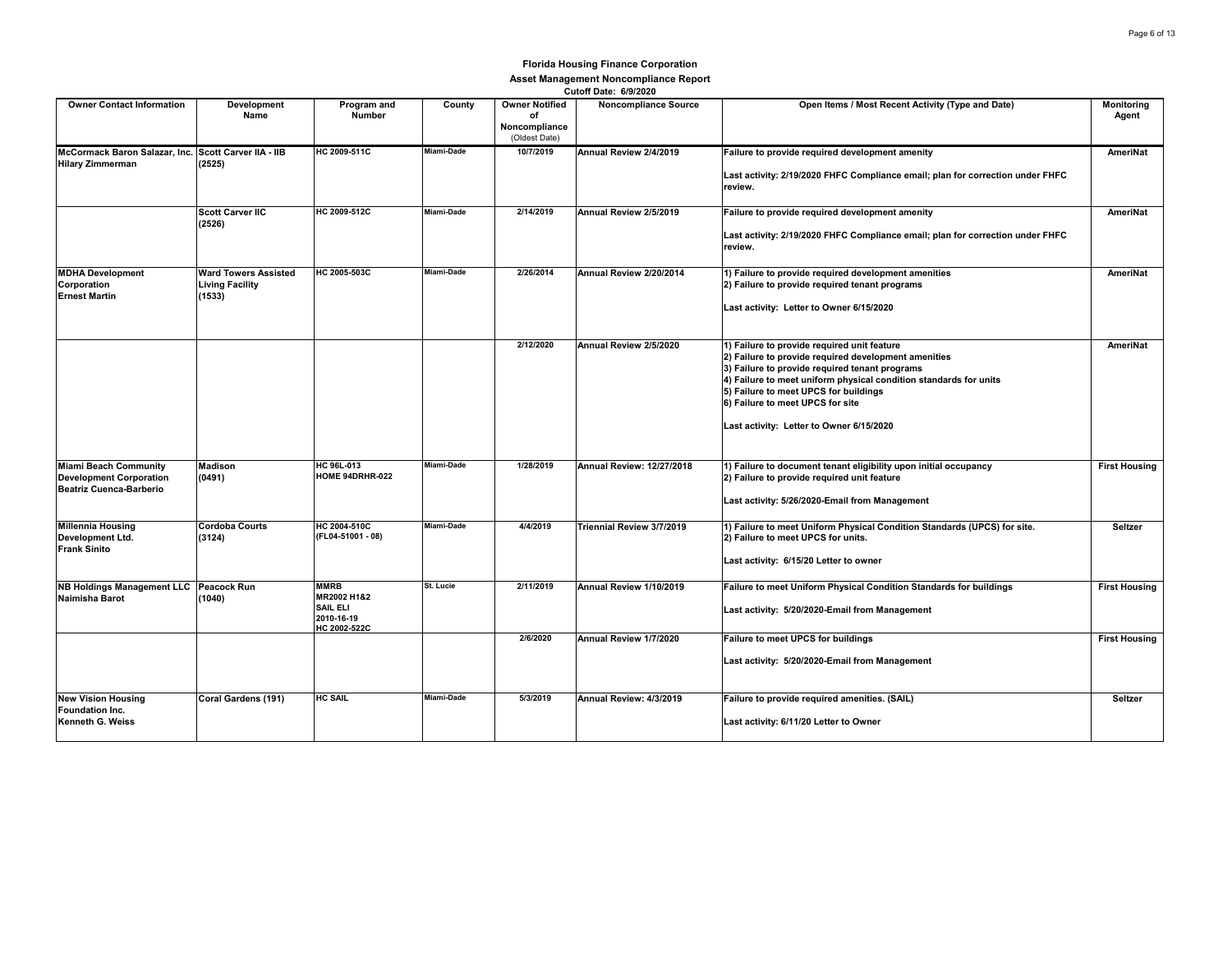| <b>Owner Contact Information</b>                                                   | Development<br>Name                  | Program and<br><b>Number</b>                                        | County         | <b>Owner Notified</b><br>of<br>Noncompliance<br>(Oldest Date) | <b>UULUII DALE.</b> UIJILULU<br><b>Noncompliance Source</b> | Open Items / Most Recent Activity (Type and Date)                                                                                                                                                                                                                                                                                                                                                                                         | <b>Monitoring</b><br>Agent |
|------------------------------------------------------------------------------------|--------------------------------------|---------------------------------------------------------------------|----------------|---------------------------------------------------------------|-------------------------------------------------------------|-------------------------------------------------------------------------------------------------------------------------------------------------------------------------------------------------------------------------------------------------------------------------------------------------------------------------------------------------------------------------------------------------------------------------------------------|----------------------------|
| North Florida Educational<br><b>Development Corporation</b><br><b>Carolyn Ford</b> | <b>Lanier Oaks</b><br>(0457)         | SAIL 1998-049S                                                      | Gadsden        | 12/21/2011                                                    | Annual Review 11/20/2012                                    | 1) Failure to document eligibility upon initial occupancy<br>2) Failure to properly recertify eligibility<br>3) Failure to meet Uniform Physical Condition Standards for units<br>4) Failure to meet Uniform Physical Condition Standards for buildings<br>5) Failure to meet Uniform Physical Condition Standards for<br>6) Failure to submit required monthly Program Reports<br>Last activity: 12/4/2013 outstanding issues discussed. | Florida<br>Housing         |
|                                                                                    |                                      |                                                                     |                | 12/21/2012                                                    | Annual Review 11/15/2011                                    | 1) Failure to document eligibility upon initial occupancy<br>2) Failure to properly recertify eligibility<br>3) Failure to meet Uniform Physical Condition Standards for<br>4) Failure to provide development amenity:<br>5) Failure to provide all required tenant programs and services:<br>Last activity: 12/4/2013 outstanding issues discussed.                                                                                      | Florida<br>Housing         |
|                                                                                    |                                      |                                                                     |                | 12/20/2013                                                    | Annual Review 12/4/2013                                     | 1) Failure to document eligibility upon initial occupancy<br>2) Failure to properly recertify eligibility<br>3) Failure to meet Uniform Physical Condition Standards for units and common<br>areas<br>Last activity: 4/16/2014 letter sent to owner.                                                                                                                                                                                      | Florida<br>Housing         |
| <b>NRP Group LLC</b><br>J. David Heller                                            | Monterra<br>(2494)                   | <b>HOME</b><br>RFP 2009-06-06<br>HC 2009-524C<br>MMRB 2009 I/2011 E | <b>Broward</b> | 5/16/2019                                                     | Program Report                                              | Exceeded income limitation at move in<br>Under review by FHFC                                                                                                                                                                                                                                                                                                                                                                             | <b>First Housing</b>       |
| <b>Ocala Leased Housing</b><br>Corporation, Inc.<br><b>Brownell Bernard</b>        | <b>Magnolia Walk</b><br>(0497)       | HC 1999-052C                                                        | <b>Marion</b>  | 4/3/2019                                                      | Annual Review 3/4/2019                                      | Failure to meet uniform physical condition standards for buildings<br>Last activity: 6/8/2020-Letter to Owner                                                                                                                                                                                                                                                                                                                             | <b>First Housing</b>       |
| Ortsac Investments, LLC<br>Sofia Castro                                            | <b>Bear Creek - Naples</b><br>(0069) | <b>SAIL 93S-045</b><br>HC 94L-004                                   | Collier        | 10/22/2017                                                    | Annual Review 9/21/2017                                     | Failure to meet uniform physical condition standards for buildings<br>- Casualty loss - fire on 4/10/2017<br>Last activity: 5/27/20 Letter from Owner.                                                                                                                                                                                                                                                                                    | Seltzer                    |
| Overtown Development Group,<br>Inc.<br><b>Salomon Yuken</b>                        | <b>Arena Garden</b><br>(0042)        | HC 91L-019                                                          | Miami-Dade     | 3/20/2018                                                     | Annual Review 2/15/2018                                     | Failure to meet uniform physical condition standards for units<br>Last activity: 5/28/2020-Email from Management                                                                                                                                                                                                                                                                                                                          | <b>First Housing</b>       |
| Overtown Development Group,<br>Inc.<br><b>Salomon Yuken</b>                        | <b>New Arena Square</b><br>(0536)    | HC 2000-004C                                                        | Miami-Dade     | 5/23/2018                                                     | Annual Review: 4/25/2018                                    | Failure to provide required development amenities.<br>Last activity: Letter to owner 5/22/20                                                                                                                                                                                                                                                                                                                                              | Seltzer                    |
|                                                                                    |                                      |                                                                     |                |                                                               | Annual Review: 4/10/2019                                    | 1) Failure to document eligibility upon initial occupancy;<br>2) Failure to provide required tenant programs;<br>3) Failure to meet Uniform Physical Condition Standards for units.<br>Last activity: Letter to owner 5/22/20                                                                                                                                                                                                             | Seltzer                    |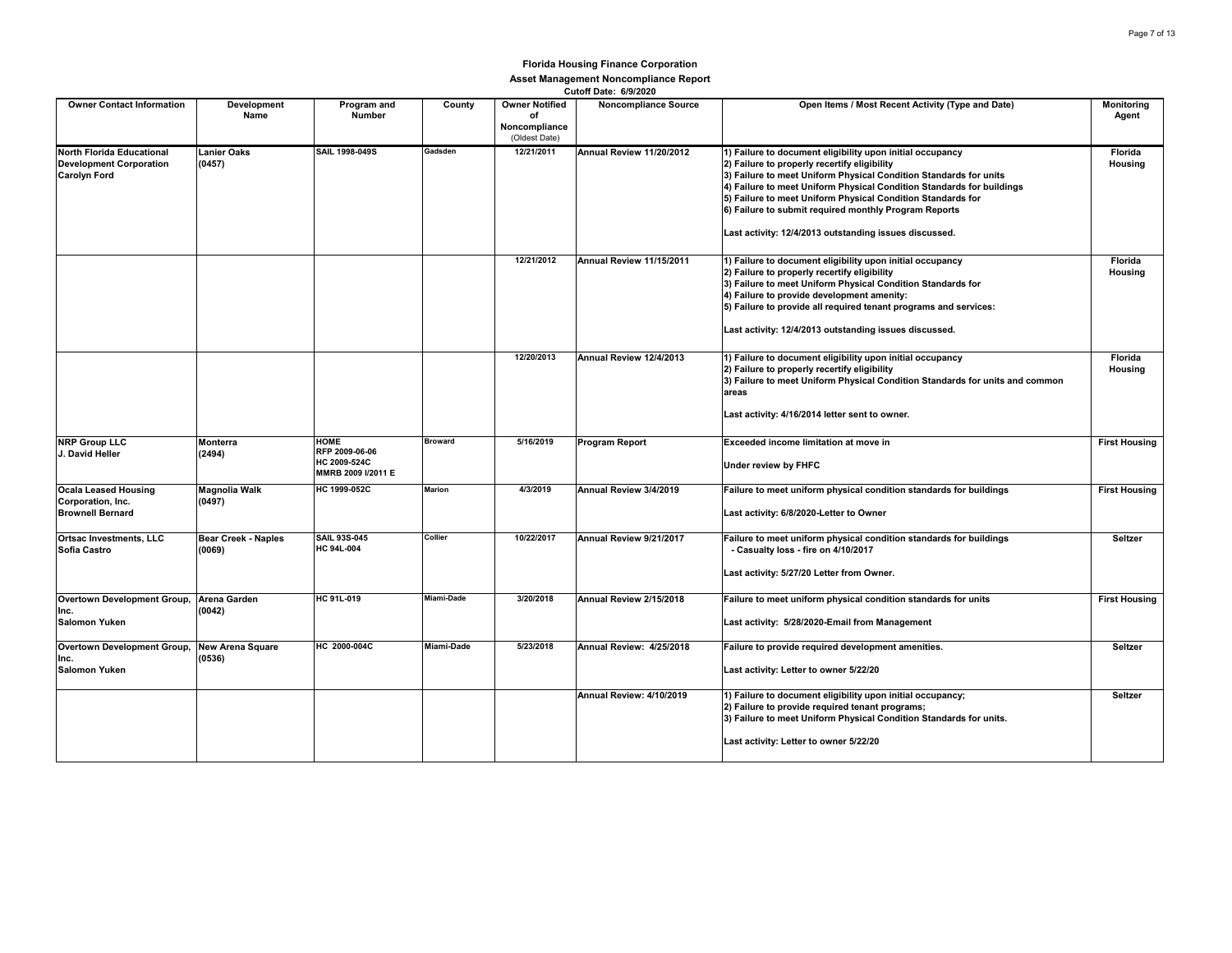|                                                           |                                                                      |                                                    |            |                                                               | VULVII DOLG. VIJILVLV    |                                                                                                                                                                                                                                                                        |                      |
|-----------------------------------------------------------|----------------------------------------------------------------------|----------------------------------------------------|------------|---------------------------------------------------------------|--------------------------|------------------------------------------------------------------------------------------------------------------------------------------------------------------------------------------------------------------------------------------------------------------------|----------------------|
| <b>Owner Contact Information</b>                          | Development<br>Name                                                  | Program and<br><b>Number</b>                       | County     | <b>Owner Notified</b><br>of<br>Noncompliance<br>(Oldest Date) | Noncompliance Source     | Open Items / Most Recent Activity (Type and Date)                                                                                                                                                                                                                      | Monitoring<br>Agent  |
| Owl Tallahassee Housing Inc.<br>Samuel J. Dubbin          | 2305 at Killearn<br>(Plantations at Killearn)<br>(0643)              | <b>MMRB 2007D</b>                                  | Leon       | 12/4/2019                                                     | Annual Review 10/31/2019 | Failure to meet Uniform Physical Condition Standards for units<br>Last activity: 6/1/2020-Email to Management                                                                                                                                                          | <b>First Housing</b> |
|                                                           |                                                                      |                                                    |            |                                                               | Program Report           | Failure to meet overall set aside requirement<br>Last activity: 6/8/2020-Letter to Owner                                                                                                                                                                               | <b>First Housing</b> |
|                                                           | <b>Augustine Club</b><br>aka Green at Old St.<br>Augustine<br>(0053) | <b>MMRB 2007D</b>                                  | Leon       | 12/2/2019                                                     | Annual Review 10/29/2019 | Failure to meet Uniform Physical Condition Standards for Units<br>Last activity: 6/1/2020-Email to Management                                                                                                                                                          | <b>First Housing</b> |
|                                                           |                                                                      |                                                    |            | 2/24/2020                                                     | <b>Program Report</b>    | 1) Failure to meet overall set-aside requirement<br>2) Failure to annually recertify eligibility (April)<br>3) Failure to perform the first year annual recertification (March and April)<br>Last activity: 6/1/2020-Letter to Owner                                   | <b>First Housing</b> |
|                                                           | <b>Cypress Point</b><br>aka Live Oaks at Killearn<br>(0999)          | <b>MMRB 2007D</b>                                  | Leon       | 9/9/2019                                                      | Program Report           | Failure to annually recertify eligibility<br>Last activity: 6/5/2020--Letter to Owner                                                                                                                                                                                  | <b>First Housing</b> |
| Paces Foundation, Inc.<br><b>Mark Dumas</b>               | <b>Gateway Townhomes of</b><br>St. Joe<br>(2715)                     | <b>HOME 2014-403H</b>                              | Gulf       | 2/27/2019                                                     | Annual Review 1/30/2019  | Damage as a result of a Major Disaster (Hurricane Michael)<br>1) Failure to meet uniform physical condition standards (UPCS) for site.<br>2) Failure to meet UPCS for buildings.<br>3) Failure to meet UPCS for units.<br>Last activity: 6/16/20: Letter sent to Owner | Seltzer              |
|                                                           |                                                                      |                                                    |            | 11/22/2019                                                    | Annual Review 10/25/2019 | Damage as a result of a Major Disaster (Huricane Michael)<br>1) Failure to meet uniform physical condition standards for units<br>2) Failure to meet UPCS for buildings<br>Last activity: 6/16/20/20: Letter sent to Owner                                             | Seltzer              |
| <b>Pacifica Companies LLC</b><br>Deepak Israni            | Mira Lagos<br>(0500)                                                 | <b>HC 91L-043</b><br><b>FDIC-AHP</b><br>1123326569 | Manatee    | 8/16/2019                                                     | Annual Review 7/16/2019  | <b>Failure to meet UPCS for Buildings</b><br>Last activity: 6/5/2020 Letter to owner                                                                                                                                                                                   | Seltzer              |
| <b>Park Green Apartments LLC</b><br><b>Gabriel Lander</b> | Park Green<br>(0603)                                                 | <b>SAIL 98S-014</b><br>HC 97L-066                  | Miami-Dade | 11/28/2018                                                    | Annual Review 10/31/2018 | Failure to provide required unit features<br>Last activity: 6/11/2020-Email to Owner                                                                                                                                                                                   | <b>First Housing</b> |
|                                                           |                                                                      |                                                    |            | 11/25/2019                                                    | Annual Review 10/28/2019 | 1) Failure to properly recertify eligibility<br>2) Failure to provide required unit features<br>Last activity: 6/11/2020-Email to Owner                                                                                                                                | <b>First Housing</b> |
| <b>Rea Development Company</b><br>William J. Rea, Jr.     | <b>Andrews Place II</b><br>(1482)                                    | HC 2004-513C<br>SAIL 2004-068S                     | Bay        | 11/12/2019                                                    | Annual Review 10/11/2019 | Failure to provide required Development amenity<br>Damage as a result of a major disaster (Hurricane Michael)<br>Last activity: 5/21/2020 Email from Management                                                                                                        | <b>First Housing</b> |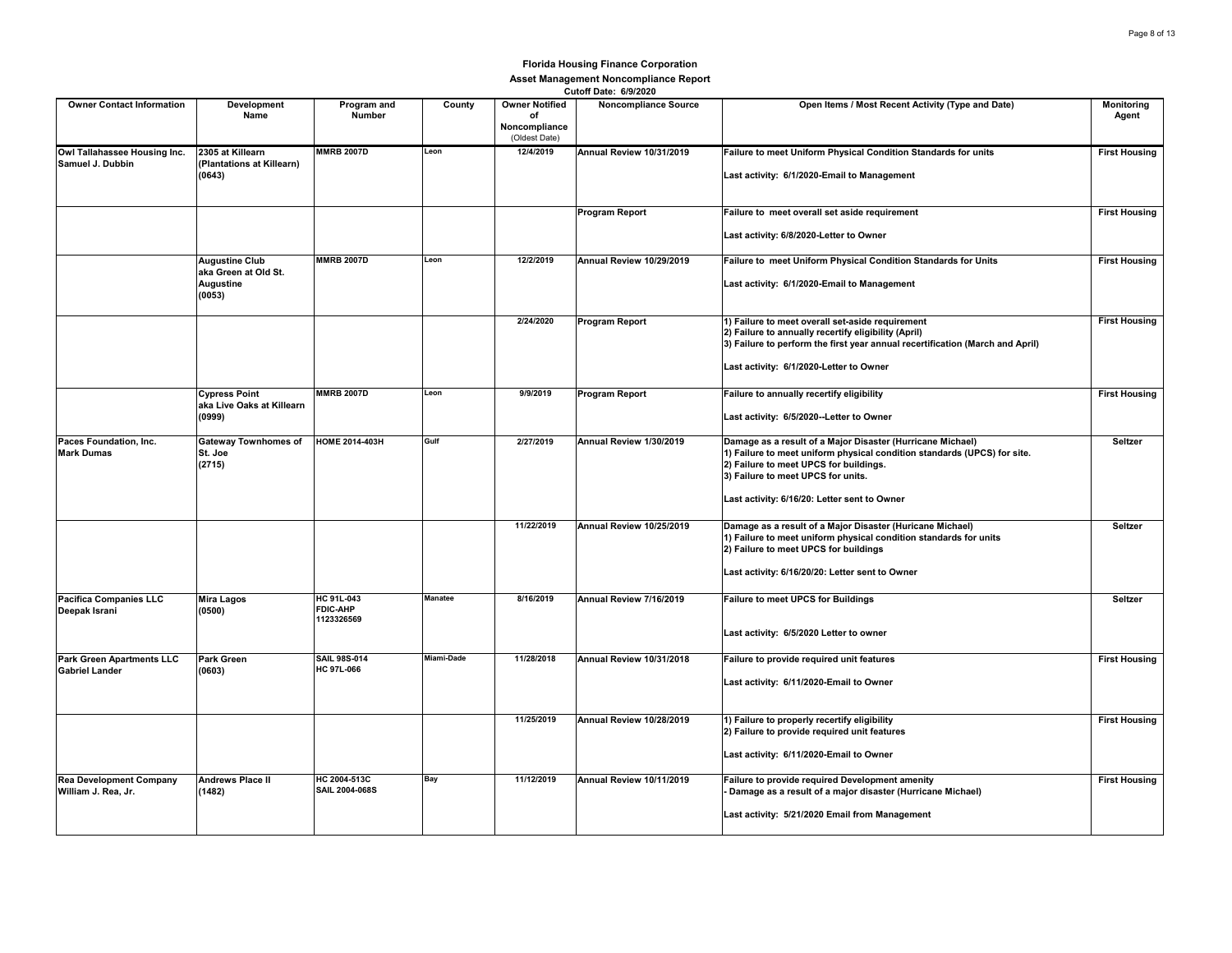| <b>Owner Contact Information</b>                                                               | Development<br>Name                               | Program and<br>Number                                  | County            | <b>Owner Notified</b><br>of<br>Noncompliance<br>(Oldest Date) | VULUII DOLG. VIJILVLV<br><b>Noncompliance Source</b> | Open Items / Most Recent Activity (Type and Date)                                                                                                                                                                                                                                                                                                                          | Monitoring<br>Agent  |
|------------------------------------------------------------------------------------------------|---------------------------------------------------|--------------------------------------------------------|-------------------|---------------------------------------------------------------|------------------------------------------------------|----------------------------------------------------------------------------------------------------------------------------------------------------------------------------------------------------------------------------------------------------------------------------------------------------------------------------------------------------------------------------|----------------------|
| <b>Read Property Group LLC</b><br><b>Robert Wolf</b><br><b>Raymond Katz</b><br>Josh Ostreicher | <b>Saddlebrook</b><br>(0730)                      | <b>HC 97L-038</b>                                      | <b>Palm Beach</b> | 8/31/2017                                                     | Program Report 6/30/2017                             | Failure to perform first anniversary recertification<br>Last activity: 6/3/2020- Letter to Owner                                                                                                                                                                                                                                                                           | <b>First Housing</b> |
|                                                                                                |                                                   |                                                        |                   | 9/29/2017                                                     | Annual Review 8/30/2017                              | 1) Failure to perform first anniversary recertification<br>2) Failure to meet uniform physical condition standards for units<br>3) Failure to properly recertify eligibility<br>Last activity: 5/20/2020-Letter to Owner                                                                                                                                                   | <b>First Housing</b> |
|                                                                                                |                                                   |                                                        |                   | 8/17/2018                                                     | <b>Program Report</b>                                | Failure to submit tenant income certifications<br>Last activity: 6/3/2020- Letter to Owner                                                                                                                                                                                                                                                                                 | <b>First Housing</b> |
|                                                                                                |                                                   |                                                        |                   | 9/20/2018                                                     | Annual Review 8/21/2018                              | 1) Failure to annually recertify Units.<br>2) Failure to provide required tenant program and services<br>3) Failure to provide required development amenities<br>Last activity: 5/20/2020- Letter to Owner                                                                                                                                                                 | <b>First Housing</b> |
|                                                                                                |                                                   |                                                        |                   | 9/17/2019                                                     | Annual Review 8/16/2019                              | 1) Failure to document tenant eligibility upon initial occupancy<br>2) Failure to perform first anniversary recertification<br>3) Failure to annually recertify eligibility<br>4) Failure to properly document eligibility<br>5) Exceeded rent limitation<br>6) Failure to meet Uniform Physical Condition Standards for units<br>Last activity: 5/20/2020-Letter to Owner | <b>First Housing</b> |
|                                                                                                | <b>Villas of Capri</b><br>(0901)                  | <b>HC 96L-504</b><br><b>HOME 96DHR-016</b>             | Collier           | 5/8/2017                                                      | Annual Review 5/2/2017                               | Failure to meet uniform physical condition standards for site<br>Last activity: Letter to Owner 6/15/2020                                                                                                                                                                                                                                                                  | AmeriNat             |
|                                                                                                |                                                   |                                                        |                   | 6/5/2019                                                      | Annual Review 5/20/2019                              | Failure to meet uniform physical condition standards for site<br>Last activity: Letter to Owner 6/15/2020                                                                                                                                                                                                                                                                  | AmeriNat             |
| <b>Richman Group</b><br>Kristin M. Miller                                                      | <b>Landings - Homestead</b><br>(0453)             | HC 93L-108<br><b>SAIL 93SHR-009</b><br>HOME 94DRHR-001 | Miami-Dade        | 8/20/2013                                                     | Program Report                                       | Failure to make reasonable attempts to rent vacant units<br>Last activity: 6/1/2020 Letter to Owner                                                                                                                                                                                                                                                                        | <b>First Housing</b> |
| <b>Rivox LLC</b><br><b>Marc Moyal</b><br>(WISCO, LLC<br>William S. Sultenfuss, II)             | Apartments of River Oaks SAIL 1998-081S<br>(0039) | HC 92L-041                                             | Hillsborough      | 1/14/2004                                                     | Program Report                                       | 1) Failure to annually recertify household eligibility (12/2003);<br>2) Failure to meet 258-unit overall requirement (12/2003);<br>3) Failure to meet 130-unit requirement in 50% category (3/19/2009);<br>4) Failure to submit required program report (10/27/09).<br>Last activity: 10/27/2009 email from management.                                                    | Florida<br>Housing   |
|                                                                                                |                                                   |                                                        |                   | 3/3/2009                                                      | Annual Review 2/24/2009                              | Failure to provide required tenant programs and services<br>Last activity: 10/27/2009 email from management.                                                                                                                                                                                                                                                               | Florida<br>Housing   |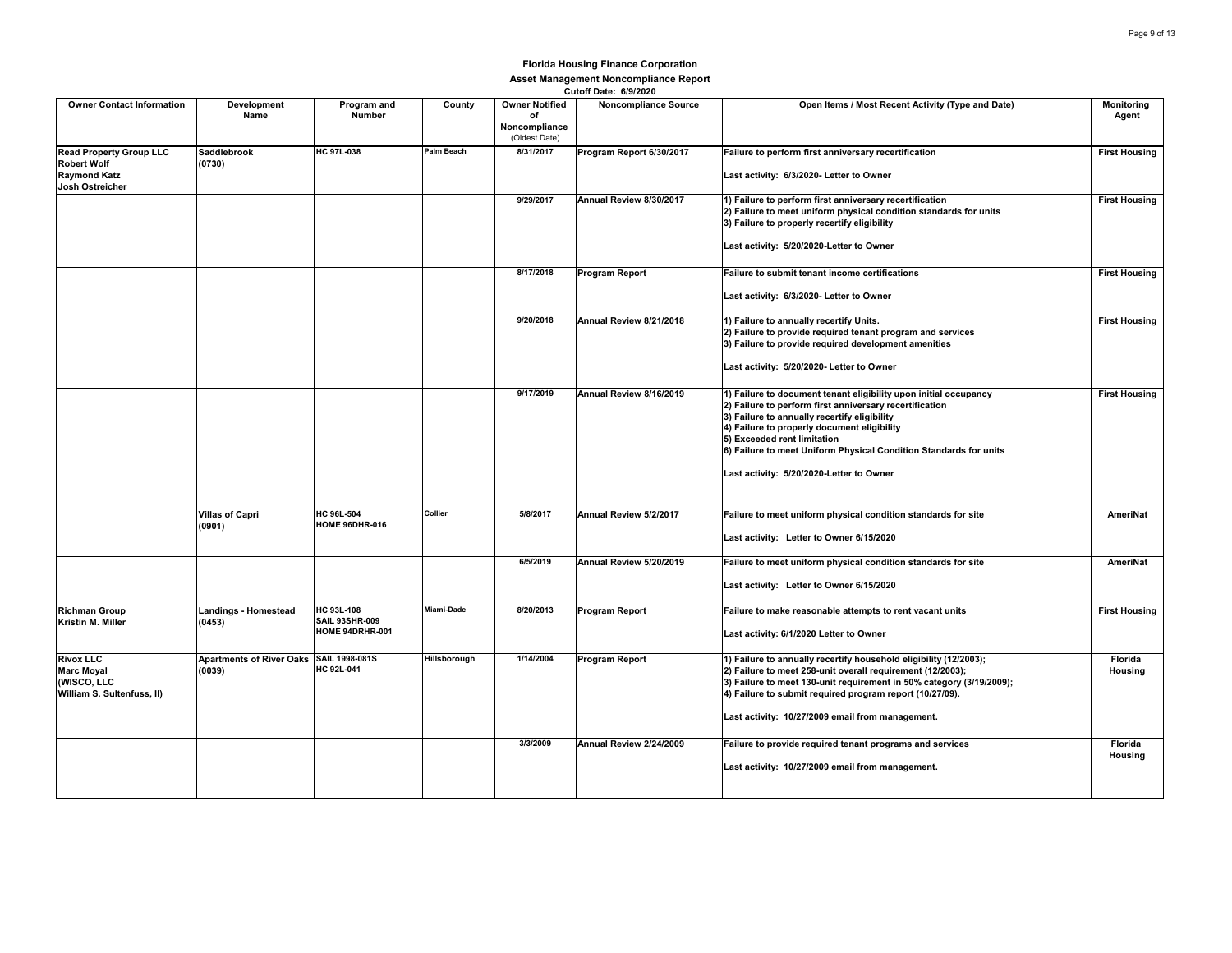| <b>Owner Contact Information</b>                                                         | Development<br>Name               | Program and<br>Number                                         | County           | <b>Owner Notified</b><br>of<br>Noncompliance<br>(Oldest Date) | <b>UULUII DALE.</b> UIJIZUZU<br><b>Noncompliance Source</b> | Open Items / Most Recent Activity (Type and Date)                                                                                                                                                                                      | <b>Monitoring</b><br>Agent |
|------------------------------------------------------------------------------------------|-----------------------------------|---------------------------------------------------------------|------------------|---------------------------------------------------------------|-------------------------------------------------------------|----------------------------------------------------------------------------------------------------------------------------------------------------------------------------------------------------------------------------------------|----------------------------|
| <b>Southport Financial Services</b><br>Inc.<br>J. David Page                             | <b>Daytona Gardens</b><br>(0227)  | MMRB 2019 Series F<br>HC 2001-001C                            | Volusia          | 1/8/2020                                                      | Annual Review 12/10/2019                                    | 1) Failure to provide resident programs (HC)<br>2) Failure to meet Uniform Physical Condition Standards (UPCS) for units<br>3) Failure to meet UPCS for site<br>Voluntary rehabilitation in progress.<br>6/12/20: Letter sent to Owner | Seltzer                    |
|                                                                                          | <b>Garden Trail</b><br>(2395)     | <b>MMRB MR2015 N</b><br>SAIL 2014-409S<br>HC 2015-526C        | Pinellas         | 3/2/2020                                                      | Annual Review 2/3/2020                                      | Failure to meet uniform physical condition standards for site<br>Last activity: 6/1/2020 Letter sent to Owner                                                                                                                          | Seltzer                    |
|                                                                                          | Georgia Arms<br>(2681)            | <b>MMRB 2015 D</b><br>SAIL & ELI<br>2014-311S<br>HC 2015-509C | Seminole         | 2/5/2020                                                      | Notification                                                | Failure to meet uniform physical condition standards for units<br>- Casualty Loss; fire on 1/25/2020<br>Last activity: 5/28/2020-Letter to Owner                                                                                       | <b>First Housing</b>       |
|                                                                                          | <b>Hickory Knoll</b>              | MMRB MR 2016 I-1&2<br>SAIL 2016-185BS<br>HC 2016-506C         | Marion           | 3/11/2020                                                     | <b>Program Report</b>                                       | Failure to annually recertify eligibility<br>Last activity: 6/4/2020- Letter to Owner                                                                                                                                                  | <b>First Housing</b>       |
|                                                                                          | <b>Highland Palms</b><br>(1982)   | SAIL 2007-109CS<br>HC 2008-002CS                              | <b>Highlands</b> | 10/3/2019                                                     | Program Report                                              | Failure to meet farmworker categorical requirement<br>Last activity: 6/9/2020-Letter to Owner                                                                                                                                          | <b>First Housing</b>       |
|                                                                                          | <b>Lincoln Fields</b><br>(2529)   | <b>MMRB 2009L</b><br>HC 2009-529C                             | Miami-Dade       | 10/1/2019                                                     | <b>Program Report</b>                                       | Failure to perform first anniversary income determination<br>Last activity: 6/3/2020-Letter to Owner                                                                                                                                   | <b>First Housing</b>       |
|                                                                                          | <b>Majestic Oaks</b><br>(2797)    | HC 2015-251C                                                  | Alachua          | 2/3/2020                                                      | Program Report                                              | Failure to meet uniform physical condition standards<br>casualty loss - fire on 12/4/2019<br>Last activity: Letter to Owner 6/15/2020                                                                                                  | AmeriNat                   |
|                                                                                          | <b>Parkside Commons</b><br>(2721) | HC 2014-126C                                                  | Pinellas         | 3/4/2020                                                      | Triennial Review 2/4/2020                                   | Failure to obtain/reconfirm utility allowance<br>Last activity: 6/2/20 - Letter to Owner.                                                                                                                                              | Seltzer                    |
| St. Petersburg Housing<br><b>Authority</b><br>/Rise Development Group<br>Jerome D. Ryans | Jordan Park<br>(0402)             | HC 2000-082C                                                  | <b>Pinellas</b>  | 12/4/2018                                                     | Annual Review 11/2/2018                                     | Failure to meet Uniform Physical Condition Standards for units<br>Last activity: 5/22/2020-Email to Management                                                                                                                         | <b>First Housing</b>       |
|                                                                                          |                                   |                                                               |                  | 2/12/2019                                                     | <b>Program Report</b>                                       | Failure to make reasonable attempts to rent vacated units<br>Last activity: 5/29/2020 Email from Management                                                                                                                            | <b>First Housing</b>       |
|                                                                                          |                                   |                                                               |                  | 6/5/2019                                                      | Notification                                                | Casualty loss; fire on 5/17/2019.<br>Last activity: 5/29/2020 Email from Management                                                                                                                                                    | <b>First Housing</b>       |
|                                                                                          |                                   |                                                               |                  | 12/17/2019                                                    | Annual Review 11/14/2019                                    | Failure to meet Uniform Physical Condition Standards for Units<br>Last activity: 5/22/2020-Email to Management                                                                                                                         | <b>First Housing</b>       |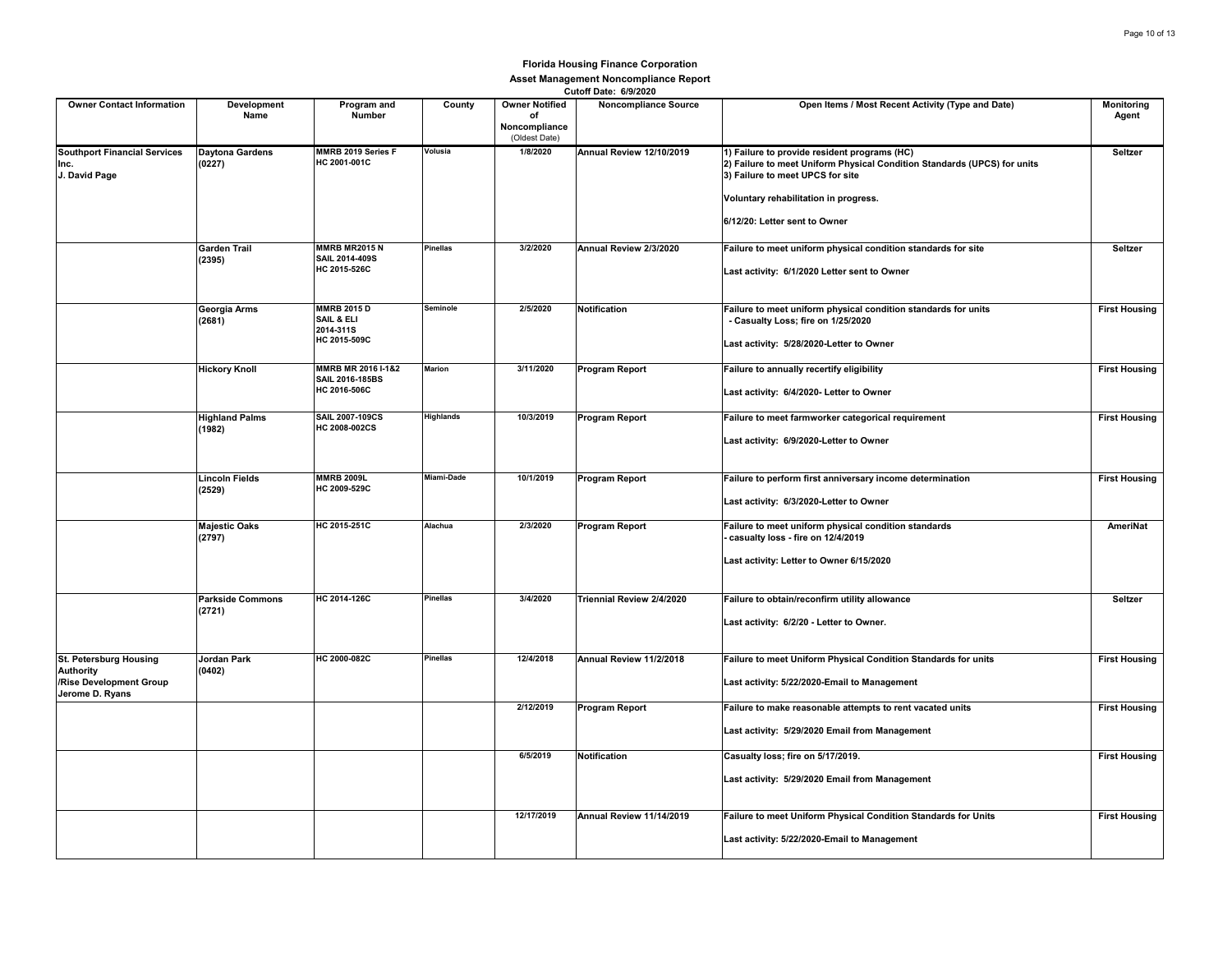| <b>Owner Contact Information</b>                                                  | Development<br>Name                 | Program and<br>Number                             | County       | <b>Owner Notified</b><br>of<br>Noncompliance<br>(Oldest Date) | <b>Noncompliance Source</b> | Open Items / Most Recent Activity (Type and Date)                                                                                                                                                                                       | Monitoring<br>Agent       |
|-----------------------------------------------------------------------------------|-------------------------------------|---------------------------------------------------|--------------|---------------------------------------------------------------|-----------------------------|-----------------------------------------------------------------------------------------------------------------------------------------------------------------------------------------------------------------------------------------|---------------------------|
| St. Thomas Properties, LLC<br><b>Daniel Gessner</b>                               | <b>Cinnamon Cove</b><br>(0165)      | <b>HC 92L-058</b>                                 | Hillsborough | 12/11/2008                                                    | <b>Program Report</b>       | Failure to meet Uniform Physical Condition Standards for units: units not habitable;<br>casualty loss - sink hole occurred in June 2007<br>Last activity: 8/22/2018 Letter to Owner                                                     | Florida<br>Housing        |
|                                                                                   |                                     |                                                   |              | 3/13/2009                                                     | Annual Review 2/17/2009     | Failure to meet Uniform Physical Condition Standards for units:<br>discovered additional uninhabitable units from prior casualty loss<br>Last activity: 8/8/2018 Letter to Owner                                                        | Florida<br>Housing        |
|                                                                                   |                                     |                                                   |              | 3/14/2013                                                     | Annual Review 2/13/2013     | Failure to maintain first-year applicable fraction - units converted to nonresidential<br>use<br>Last activity: 8/8/2018 Letter to Owner                                                                                                | <b>Florida</b><br>Housing |
|                                                                                   |                                     |                                                   |              | 4/10/2017                                                     | Annual Review 2/27/2017     | 1) Failure to properly certify eligibility<br>2) Failure to meet overall set aside requirements<br>3) Failure to meet uniform physical condition standards for units<br>Last activity: 8/8/2018 Letter to Owner                         | Florida<br>Housing        |
|                                                                                   |                                     |                                                   |              | 4/13/2017                                                     | <b>Program Report</b>       | 1) Failure to perform first anniversary recertification<br>2) Exceeded rent limitations<br>3) Failure to initially certify household<br>Last activity: 8/22/2018 Letter to Owner                                                        | Florida<br>Housing        |
|                                                                                   |                                     |                                                   |              | 3/30/2018                                                     | Annual Review: 2/28/2018    | 1) Failure to document tenant eligibility upon initial occupancy.<br>2) Failure to properly recertify eligibility.<br>3) Failure to meet physical condition standards for units.<br>Last activity: 8/8/2018 Letter to Owner             | Florida<br>Housing        |
|                                                                                   |                                     |                                                   |              | 5/22/2018                                                     | <b>Program Report</b>       | 1) Failure to perform first year recertification for twenty-eight (28) units.<br>2) Exceeded rent limitation for one hundred and sixty-four (164) units.<br>3) Exceeded income limitation<br>Last activity: 8/22/2018 Letter to Owner   | Florida<br>Housing        |
| <b>Tacolcy Economic</b><br><b>Development Corporation</b><br><b>Carol Gardner</b> | <b>Edison Terraces II</b><br>(0253) | <b>HOME 92HR-003</b><br>HC 92L-025<br>& 2015-518C | Miami-Dade   | 2/14/2020                                                     | Annual Review 1/15/2020     | Failure to meet uniform physical condition standards for units<br>- Casualty Loss (fire on 4/17/2019)<br>Last activity: 5/21/2020 Email from Management                                                                                 | <b>First Housing</b>      |
| <b>View Apartments LLC</b><br><b>Cristobal Gil</b>                                | Lakeview<br>(0443)                  | HC 90L-033<br><b>SAIL 91S-033</b>                 | Miami-Dade   | 5/22/2017                                                     | Annual Review 4/24/2017     | 1) Failure to document tenant eligibility upon initial occupancy<br>2) Failure to properly recertify eligibility<br>3) Failure to meet uniform physical condition standards for common area<br>Last activity: 5/20/2020 Letter to Owner | <b>First Housing</b>      |
|                                                                                   |                                     |                                                   |              | 4/30/2019                                                     | <b>Program Report</b>       | Failure to document tenant eligibility upon initial occupancy<br>Last activity: 6/1/2020 Letter to Owner                                                                                                                                | <b>First Housing</b>      |
|                                                                                   |                                     |                                                   |              | 5/28/2019                                                     | Annual Review 4/22/2019     | 1) Failure to document tenant eligibility upon initial occupancy<br>2) Exceeded rent limitation<br>Last activity: 5/20/2020 Letter to Owner                                                                                             | <b>First Housing</b>      |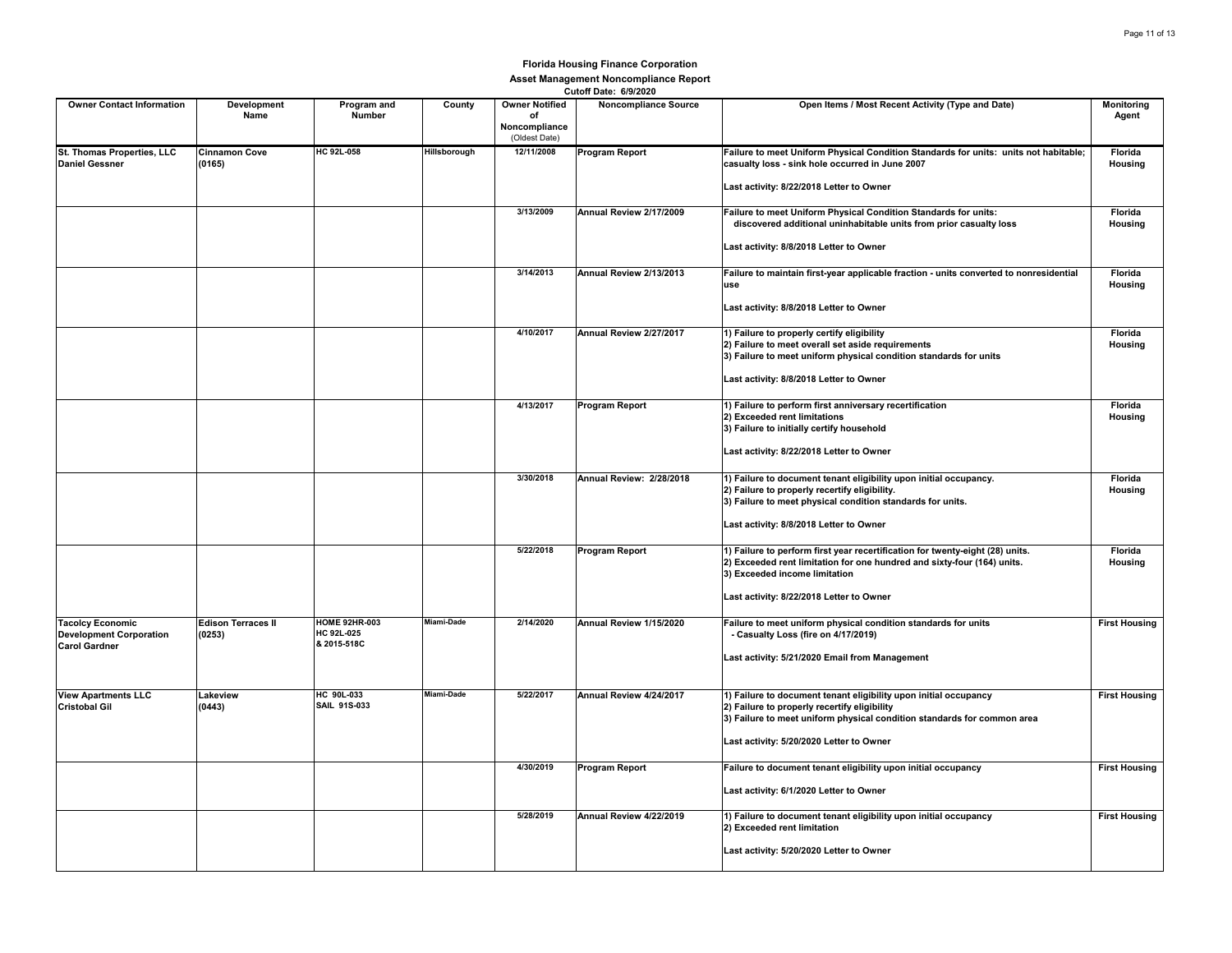|                                                                              |                                              |                               |              |                                                               | $940011$ Puty. $97912925$   |                                                                                                                                                                                                                                      |                            |
|------------------------------------------------------------------------------|----------------------------------------------|-------------------------------|--------------|---------------------------------------------------------------|-----------------------------|--------------------------------------------------------------------------------------------------------------------------------------------------------------------------------------------------------------------------------------|----------------------------|
| <b>Owner Contact Information</b>                                             | Development<br>Name                          | Program and<br><b>Number</b>  | County       | <b>Owner Notified</b><br>of<br>Noncompliance<br>(Oldest Date) | <b>Noncompliance Source</b> | Open Items / Most Recent Activity (Type and Date)                                                                                                                                                                                    | <b>Monitoring</b><br>Agent |
| Villa Dylano LLC<br>Jennifer Pearce                                          | Villa Dylano<br>(0891)                       | FDIC 411002561                | Leon         | 11/15/2013                                                    | Annual Review 10/22/2013    | Failure to meet the requirement for 46 Qualified Units<br>Last activity: 6/12/20 Letter to Owner                                                                                                                                     | Seltzer                    |
|                                                                              |                                              |                               |              | 11/1/2016                                                     | Annual Review 10/26/2016    | 1) Failure to meet 23-unit set-aside requirement in the VLI (50%) category.<br>2) Failure to meet 46-unit Qualifying Units set-aside requirement<br>Last activity: 6/12/20 Letter to Owner                                           | Seltzer                    |
|                                                                              |                                              |                               |              | 11/17/2017                                                    | Annual Review 10/25/2017    | 1) Failure to meet the VLI and LI set-aside requirements<br>2) Failure to document eligibility upon initial occupancy<br>Last activity: 6/12/20 Letter to Owner                                                                      | Seltzer                    |
|                                                                              |                                              |                               |              | 10/30/2018                                                    | Annual Review 10/3/2018     | 1) Failure to meet the VLI and LI set-aside requirements.<br>2) Failure to document eligibility upon initial occupancy.<br>3) Failure to document eligibility upon annual recertification.<br>Last activity: 6/12/20 Letter to Owner | Seltzer                    |
|                                                                              |                                              |                               |              | 11/14/2019                                                    | Annual Review 10/16/2019    | 1) Failure to document eligibility upon initial occupancy.<br>2) Failure to annually recertify eligibility.<br>Last activity: 6/12/20 Letter to Owner                                                                                | Seltzer                    |
| <b>Volunteers of America of</b><br>Florida Inc.<br><b>Janet Stringfellow</b> | VOA Hillsborough 1 -<br>North 50th<br>(0910) | <b>HOME</b><br>FDIC 727020972 | Hillsborough | 2/27/2020                                                     | Annual Review 1/28/2020     | Failure to annually certify eligibility<br>Last activity: 5/20/2020-Email from Management                                                                                                                                            | <b>First Housing</b>       |